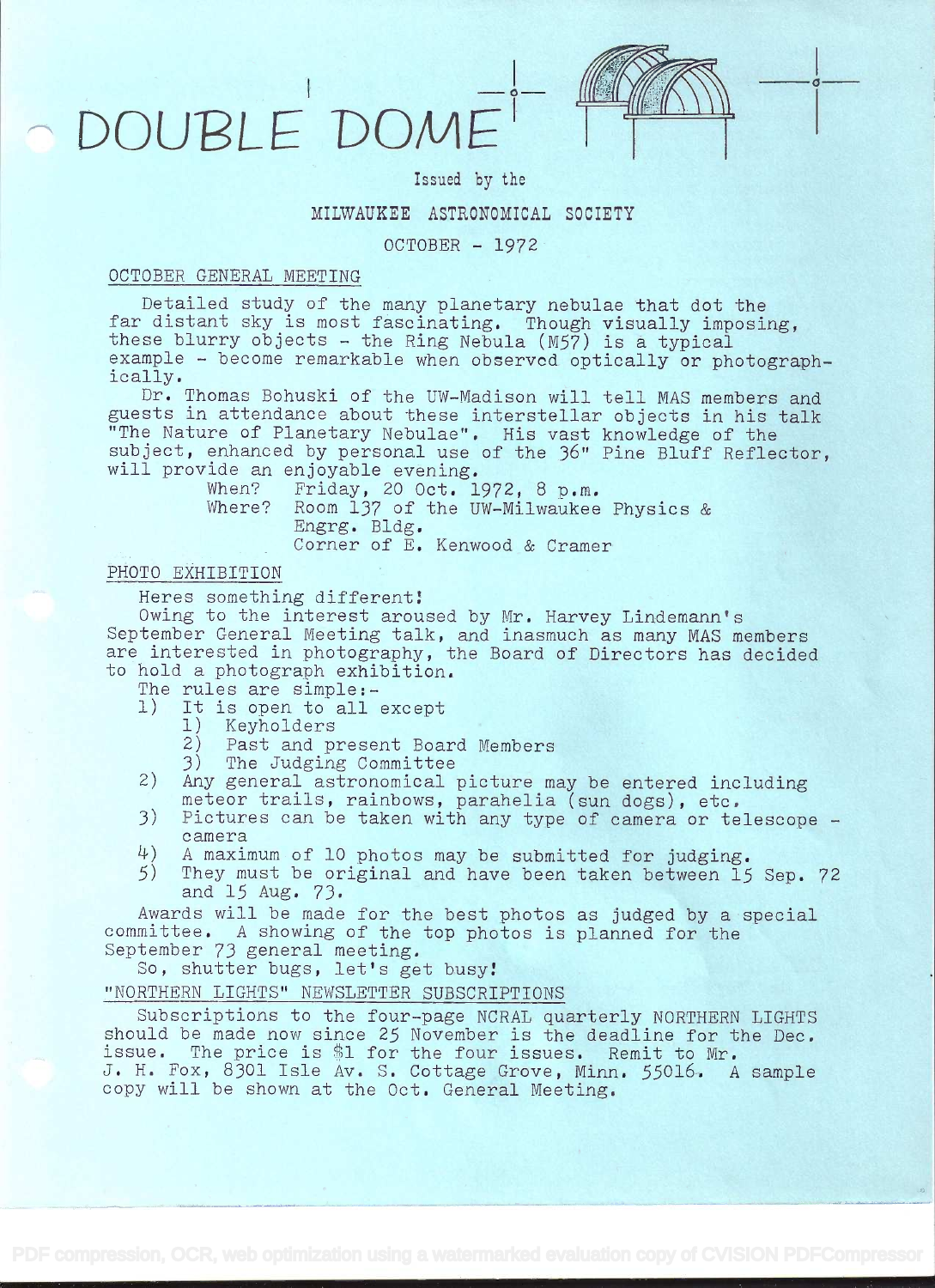#### NEW MEMBERS

The open house program played no small part in increasing our bership! Meet membership! Mr, Daniel Ackerman, 1819 N. Cambridge, 53202, 224-9686. Galactic & stellar construction, flying, scuba diving. Mr. Jeff Ehlinger, 12924 W. Hampton Av., Butler, 53007 781-4675. Planets, photography, electronics. Mr. Steve Fay, 11203 W. Mallory, Hales Corners, 53130 425-3824. General astronomy, photography, space exploration, gymnastics, clarinet. Mr. Fritchof Fosdal, 1140 Motor Av. Waukesha, 53186 542-1011. Photography. Mr. Lee Keith, 1122 W. Madison St., Milwaukee, 53204 645-4039. Sun, moon, planets, double-star photography, mathematics. Mr. Steven Klinger, W166 N8551 Theodore Av. Menomonee Falls,53051<br>251-7547. Astrophotography, general astronomy, trumpet. Mr, Scott Lanza, 1533 W. Holmes Av. Milwaukee, 53221 281-7875. Photography, stars, planets, moon, film processing. Mr. James McMillan, 3161 S. Howell Av. Milwaukee, 53207 483-6131. Cosmology, photography, pistol competition. Dr. & Mrs. Harry Patin, Greg. & Vince, 4745 Stratford Dr., Greendale, 53129 421-4895. Interested in general astronomy. Dr. Fatin's interests include history, music, & jogging. Two boys interests include riflery, archery, model making, judo, & tumbling. Mr. Duane Ruokonen, 7204 W. Chapman Pl. Milwaukee, 53216 462-0322. Photography, general astronomy, model rockets. Mr. Charles Utzînger, 2006 E. Lafayette, Pl. Milwaukee, 53202, 272-4192. Moon, planets, photography. DON'T FORGET! DUES ARE DUE! A few days ago Treas. Al Brouillette handed your D. D. Editor <sup>a</sup>big stack of membership cards for mailing. He seemed elated since they represent paid-up members! Here is all it costs to enjoy the many benefits of being an MAS member - General Membership  $-$  \$15 Juniors (under  $16$ ) -  $\frac{4}{3}7.50$ Family Plan -  $15$  & \$1 per extra member  $Non-Residents - $10$ Send your remittance to Mr. Al Brouillette, P. O. Box 6001, Milwaukee, Wis. 53209 (332-6623). CANADIAN HANDBOOKS If you'd like to reserve a 1973 Canadian Handbook please notify Treas. Al Brouillette either at the Oct. meeting or at the address given in the "Dues" note. No extra copies will be available this year. POSTER SALE Mr. Jeff Rogers of the UW-Milwaukee Manfred Olson Planetarium will repeat his offering of six different beautiful Astro-Posters. The 23"x29" color posters will be available at a booth just

outside the meeting hall door for \$2.50 each.